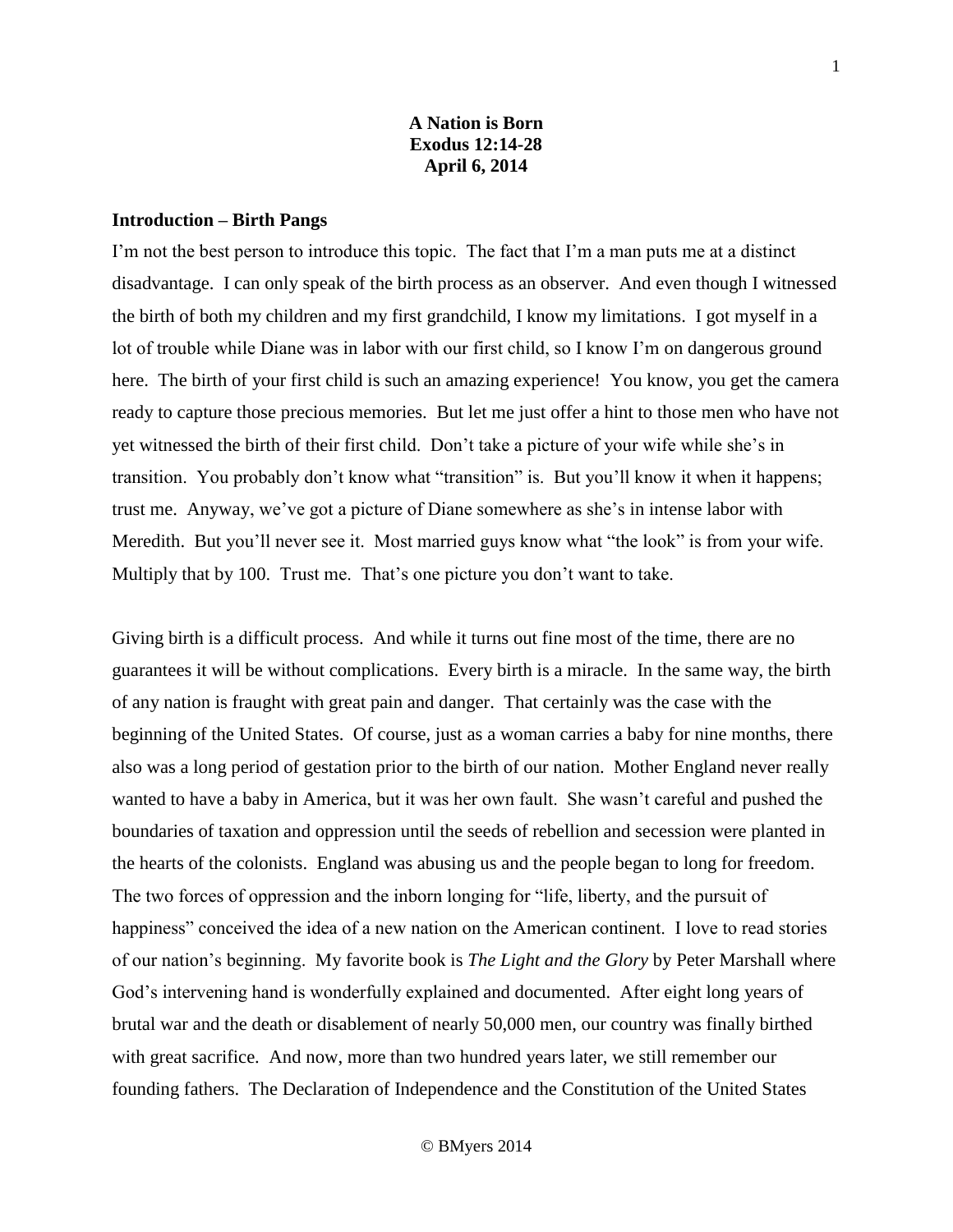remain the ruling documents of our society. We even have a national holiday when we all remember together and reflect on the great cost and value of our freedom.

But as great and wonderful as the birth of our nation was, there is no greater story in the history of man than when the nation of Israel was dramatically born out of the grip of slavery in Egypt. Prior to that day, the descendants of Israel – who was first named Jacob – were just a big family of nearly a million people. They had no founding documents, no land, and no national identity. They had come to Egypt 400 years earlier by God's providence to escape a famine. But after only one generation of favor, they became enslaved by the Egyptians to do the hard work of the powerful kingdom. Many of the rich architectural treasures of the land, including some of the pyramids were built on the backs of Jacob's family. But in God's time, he raised up a remarkable deliverer in the meek and humble man, Moses.

Through Moses, the word of the Lord came to the Pharaoh: "Let my people go." Of course, the ruler refused because he valued the free labor that he had come to depend on. To demonstrate that God was Lord over all the gods of Egypt, he sent ten plagues to torment the obstinate ruler. The tenth was the worst and by the time it was over, the Egyptians were relieved to let them go.

The final plague was the killing of all the first-born in Egypt, both animal and human. (Exodus 11:4-8). The plague, however, did not touch God's people, as he provided a sign that the children of Israel used so that the Angel of Death would "pass over" their house and spare their first-born. God's instructions to his people were to take a lamb without blemish and to kill it. Then they were to take some of the lamb's blood and spread it on the doorpost and lintels of their house. When the Angel of Death visited the land of Egypt that night, he would not touch the house where the blood was applied. All of this sounds so familiar to most of us today, but remember, the children of Israel had never done such a thing before. They knew nothing of a sacrificial lamb. They did not understand the power of the blood.

After the Angel of Death visited the land of Egypt, there arose such a wail of mourning from the people because there was not a house where someone was not dead. Pharaoh finally relented and let the people go. So powerful was God's hand with his people, that the Egyptians even filled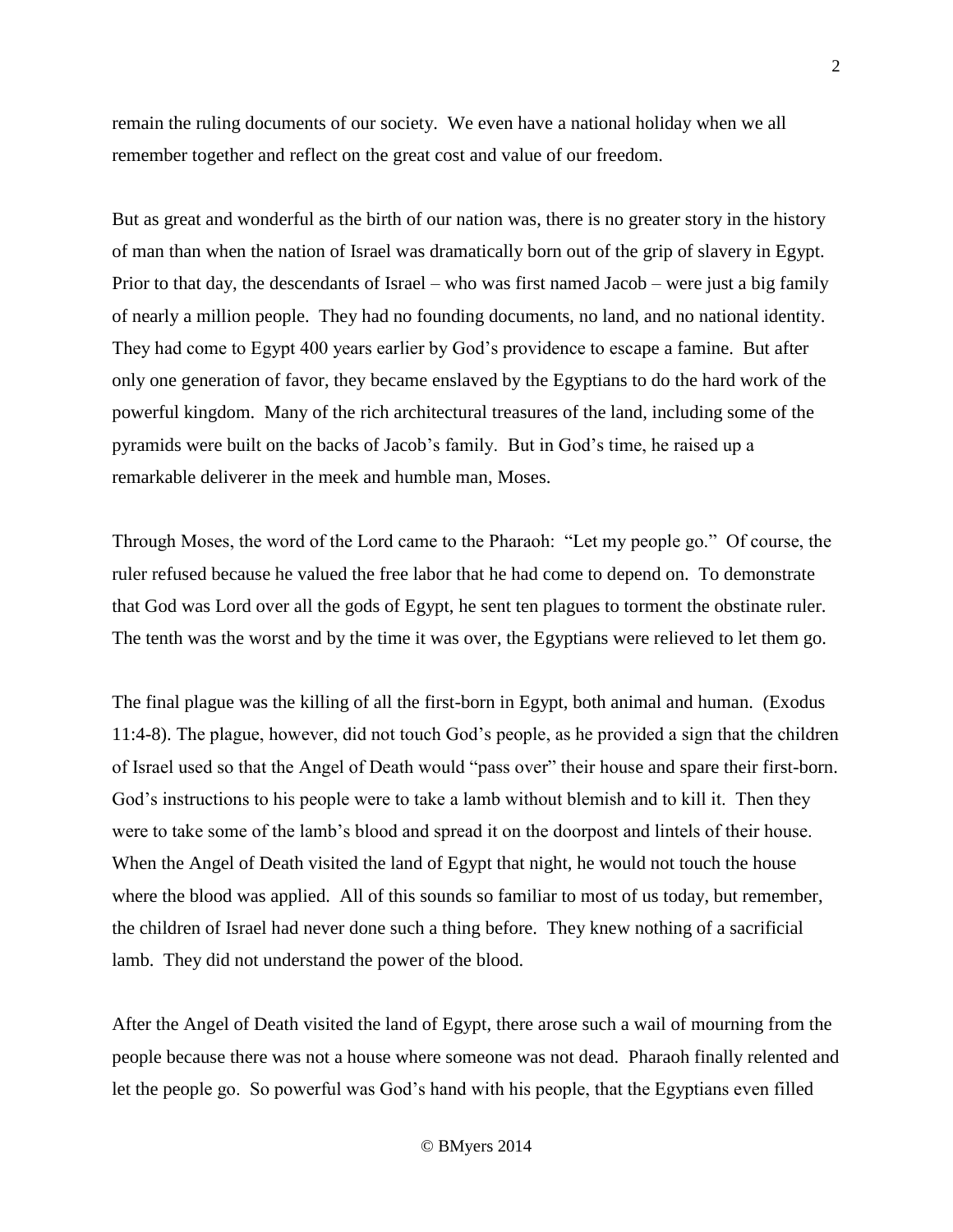their wagons with silver and gold and clothing. And so they "plundered" their oppressors, in the words of Scripture. However, God was not done yet. After the people left the land, Pharaoh changed his mind and sent his army out to bring them back. But God parted the Red Sea for his new nation to cross and then closed the waters back on the Egyptians. After 430 years of slavery and oppression, God birthed the nation of Israel with a mighty hand. The Passover was the forming event for the nation and God wanted his people to never forget.

#### **Text – Exodus 12:14-28 (ESV)**

"This day shall be for you a memorial day, and you shall keep it as a feast to the Lord; throughout your generations, as a statute forever, you shall keep it as a feast. Seven days you shall eat unleavened bread. On the first day you shall remove leaven out of your houses, for if anyone eats what is leavened, from the first day until the seventh day, that person shall be cut off from Israel. On the first day you shall hold a holy assembly, and on the seventh day a holy assembly. No work shall be done on those days. But what everyone needs to eat, that alone may be prepared by you. And you shall observe the Feast of Unleavened Bread, for on this very day I brought your hosts out of the land of Egypt. Therefore you shall observe this day, throughout your generations, as a statute forever. In the first month, from the fourteenth day of the month at evening, you shall eat unleavened bread until the twenty-first day of the month at evening. For seven days no leaven is to be found in your houses. If anyone eats what is leavened, that person will be cut off from the congregation of Israel, whether he is a sojourner or a native of the land. You shall eat nothing leavened; in all your dwelling places you shall eat unleavened bread."

Then Moses called all the elders of Israel and said to them, "Go and select lambs for yourselves according to your clans, and kill the Passover lamb. Take a bunch of hyssop and dip it in the blood that is in the basin, and touch the lintel and the two doorposts with the blood that is in the basin. None of you shall go out of the door of his house until the morning. For the Lord will pass through to strike the Egyptians, and when he sees the blood on the lintel and on the two doorposts, the Lord will pass over the door and will not allow the destroyer to enter your houses to strike you. You shall observe this rite as a statute for you and for your sons forever. And when you come to the land that the Lord will give you, as he has promised, you shall keep this service. And when your children say to you, 'What do you mean by this service?' you shall say, 'It is the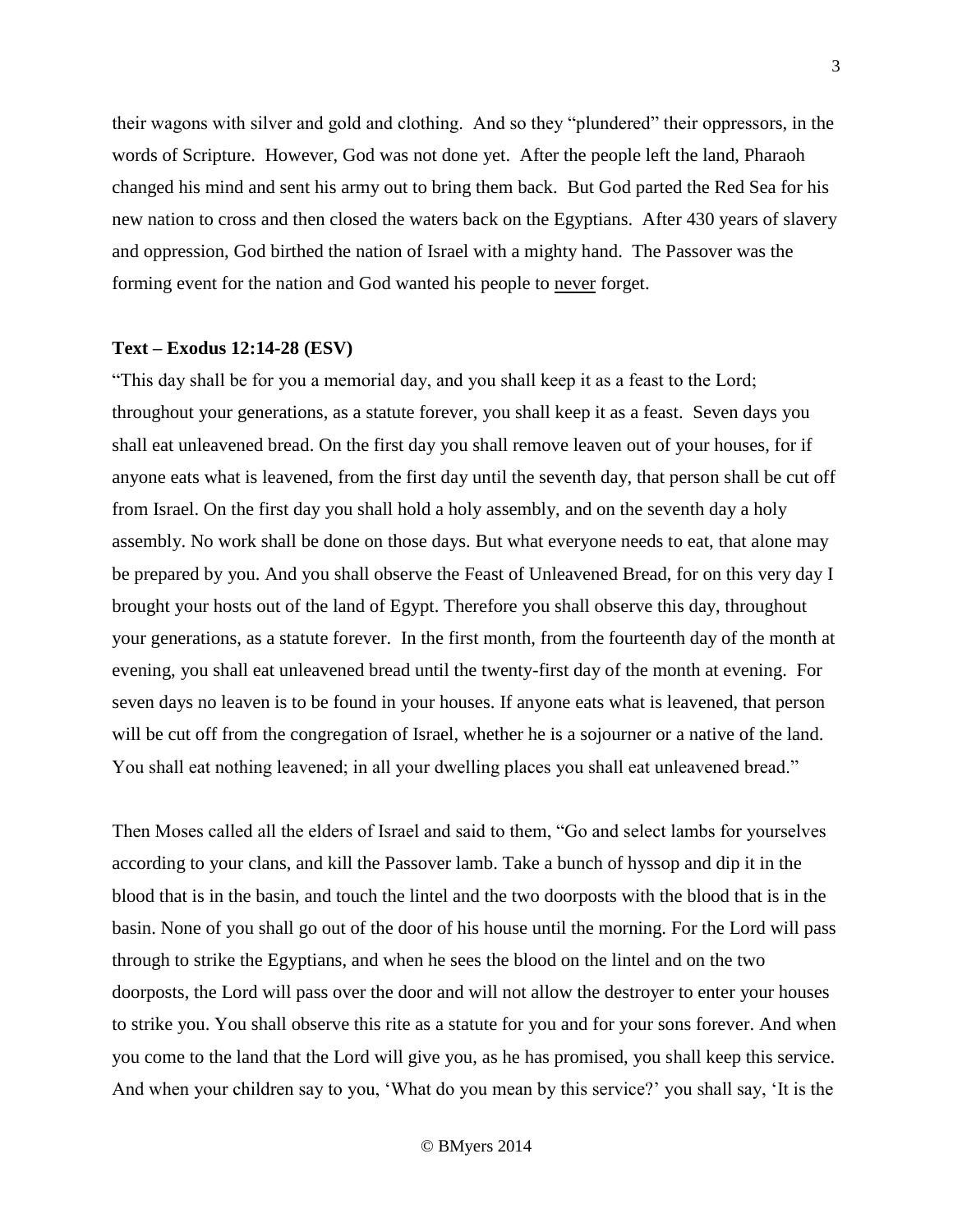sacrifice of the Lord's Passover, for he passed over the houses of the people of Israel in Egypt, when he struck the Egyptians but spared our houses.'" And the people bowed their heads and worshiped.

Then the people of Israel went and did so; as the Lord had commanded Moses and Aaron, so they did.

#### **The Importance of Remembering**

Special days of remembrance are important in our lives. Beyond the fireworks and barbecues of Independence Day, the Fourth of July reconnects us to our national story and values. Polarized as we are, it is one day out of the year that we come together as a unified nation to remember. Birthdays are important, too. We rejoice in the blessing of the celebrated one's life. And pity the husband or wife that forgets an anniversary. Ever done that? I did. Once. But that's OK… so did Diane. Fortunately, it was the same year.

We remember in the church, too. We have our special days: Christmas, Holy Week and Easter, Pentecost, and recently, we've added All Saints Day at First Baptist. Why do we do that? It keeps us connected to the Story. It reminds us that we are part of God's plan that has been taking shape since the beginning of time.

The idea of holy days of remembrance did not begin with the church; God instituted them with our forebears, the people of Israel. And Passover was the first special day of remembrance that God instituted for his people. The text that we read makes God's plan and intention very clear. And it is critical that we  $-4,000$  year later – understand what God was doing when he commanded the feast of Passover forever for every generation of the Jewish people. He said, "You shall observe this rite as a statute for you and for your sons forever. And when you come to the land that the Lord will give you, as he has promised, you shall keep this service." It was the Passover, the miraculous deliverance from slavery in Egypt that <u>formed the nation of Israel.</u> Two hundred years, five hundred years or a thousand years from the actual event, the children of Israel would once again experience their deliverance from oppression and slavery as they partook of the Passover meal. When Gideon, Samuel, King David, the prophets, Ezra and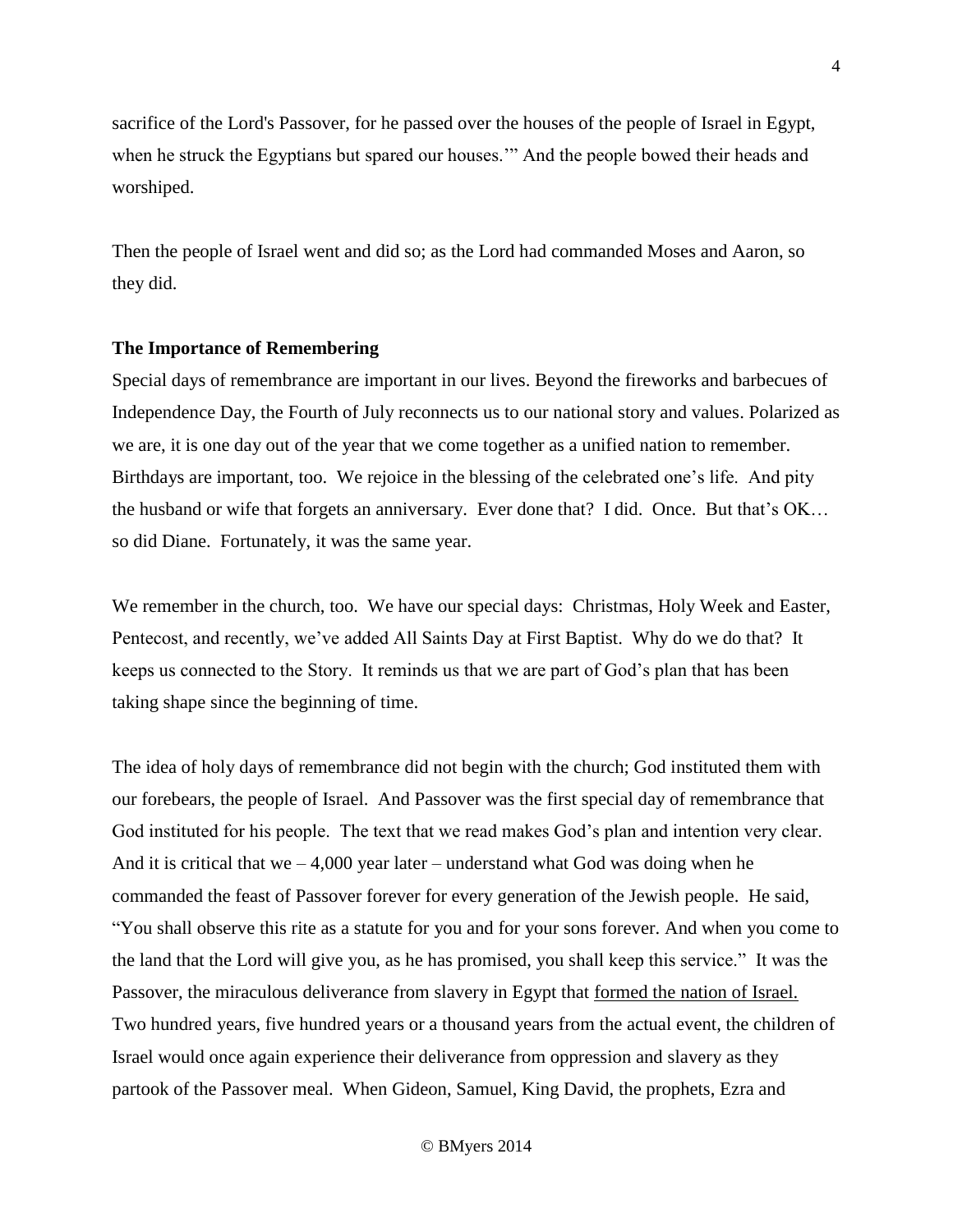Nehemiah partook of the meal, they were experiencing in solidarity what their forefathers experienced in Egypt hundreds or thousands of years before. It was not just a factual recalling of the event with their mind, remembering by partaking of the Passover meal was actually experiencing deliverance from oppression in Egypt. It's called "active remembering." The past becomes present in the participant's life.

We've just had opening day for baseball season this week. Do you remember the film, "Field of Dreams?" Kevin Costner built a baseball field on his farm in Iowa with the expectation that "if you build it, they will come." It was an entertaining movie by many accounts, but a mysterious one as well. He did "build it" and they did come. They, of course, being the disgraced ball players from the 1919 Chicago White Sox team who were accused of intentionally losing the series to collect money from gambling interests. Here they were, ball players in their early to mid-twenties who had lived nearly a century before showing up to play ball in an Iowa cornfield. The past became present.

That's "active remembering." That's what the Jews would do every year as they celebrated Passover. When they ate the meal, they were participating once again in the events that birthed their nation hundreds or thousands of years before. …So that they would remember. So that they would remember that they were a redeemed people. So that they would always remember that God birthed them as a people out of slavery with a mighty hand.

# **Christian Parallels**

Now when Christ came, he redefined everything. He is the fulfillment of the Old Testament Law and Prophets. As we said last week, he took the place of the Temple. No longer would God's people go to the mount in Jerusalem to meet with him. Heaven and earth now meet in the person of Jesus Christ. Profoundly, and powerfully, Christ also redefined Passover. As John the Baptist said, Christ was the "Lamb of God" who was killed at Passover. Indeed, the "Last Supper" was instituted as a Passover meal. The bread and wine of the meal he redefined as his body and blood given for us. In I Corinthians 5:7, the Apostle Paul declared, "…Christ, our Passover, has been sacrificed."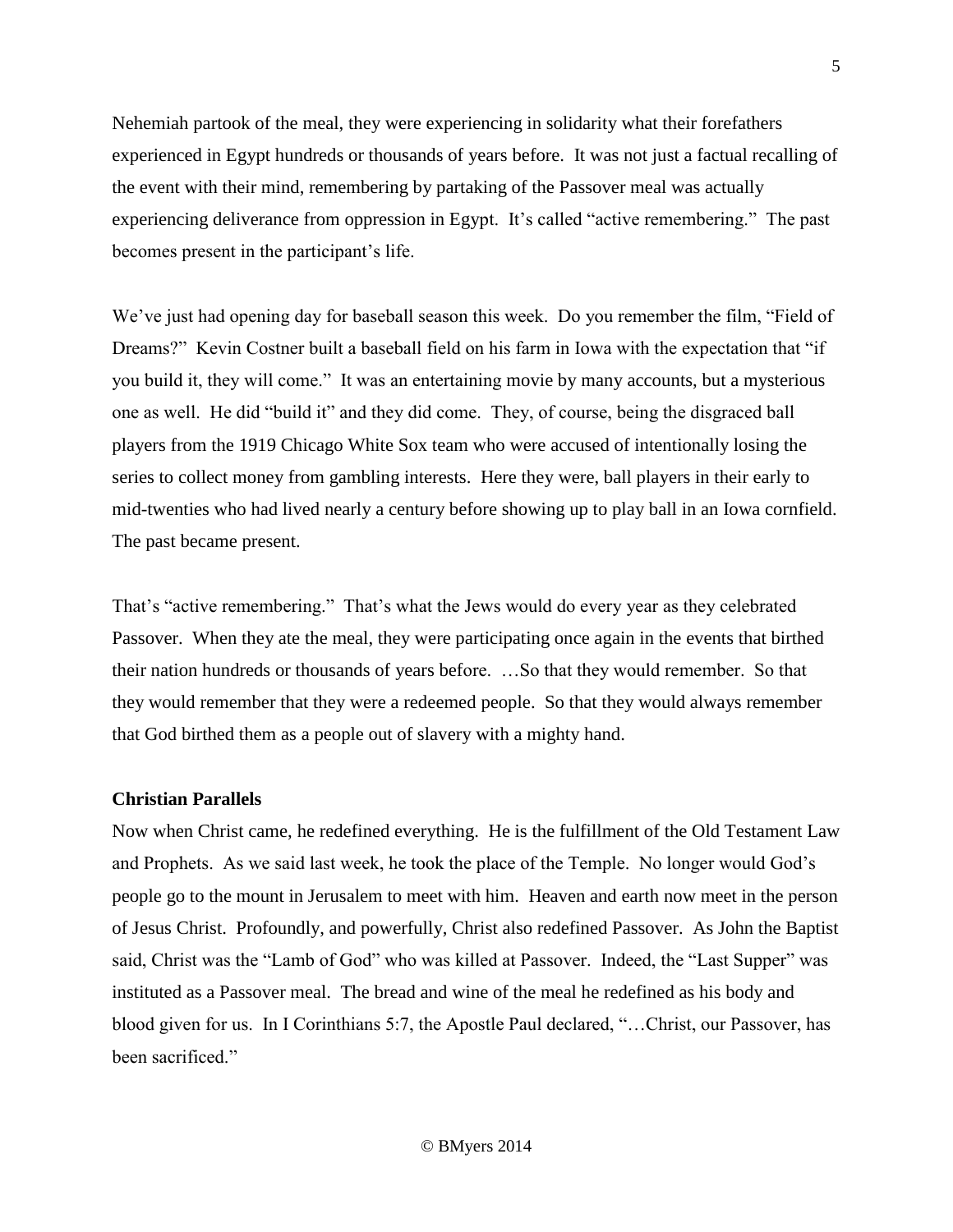Do you understand? Christ is our Passover. Just as the Jews were delivered from the oppression of slavery in Egypt through the Passover, so we are now ultimately delivered from the oppression of sin and death through Christ - his death and resurrection.

Next week, a representative from Jews for Jesus will be here to lead us in a Passover Seder meal. In that presentation, she will clearly show how Christ is represented in the elements and observance of a Jewish Passover, foreshadowing his ultimate fulfillment of the feast. I've arranged for us to observe the Lord's Table after her presentation because I want us to make the powerful connection between Passover and our observance of Communion. (That's why we're not observing Communion this Sunday.) I hope that you will plan to be here next week.

If Passover celebrated the birth of the Jewish nation, then the new Passover, Christ's death and resurrection is the birth of a new nation – what Peter calls, "a chosen race, a royal priesthood, a holy nation, a people for his own possession, that you may proclaim the excellencies of him who called you out of darkness into his marvelous light" (I Peter 2:9). That's us. Can you say, "Amen?" A "hallelujah" may be even more appropriate. And that is what we celebrate at the Lord's Table, which we will do next Sunday and then again on Maundy Thursday.

Today's message has been a time of teaching. We need to be taught. We need to learn so that we might grow:

- The event celebrated at a Jewish Passover was God's mighty hand of deliverance that birthed the nation of Israel.
- When the Jews celebrate and remember Passover, they once again experience their deliverance from oppression in Egypt.
- Jesus redefined the Passover as his own death and resurrection which delivers us from the oppression of sin and death.
- When we observe the Lord's Table, we once again experience our deliverance through the death and resurrection of Christ and the birth of God's new holy nation – the church.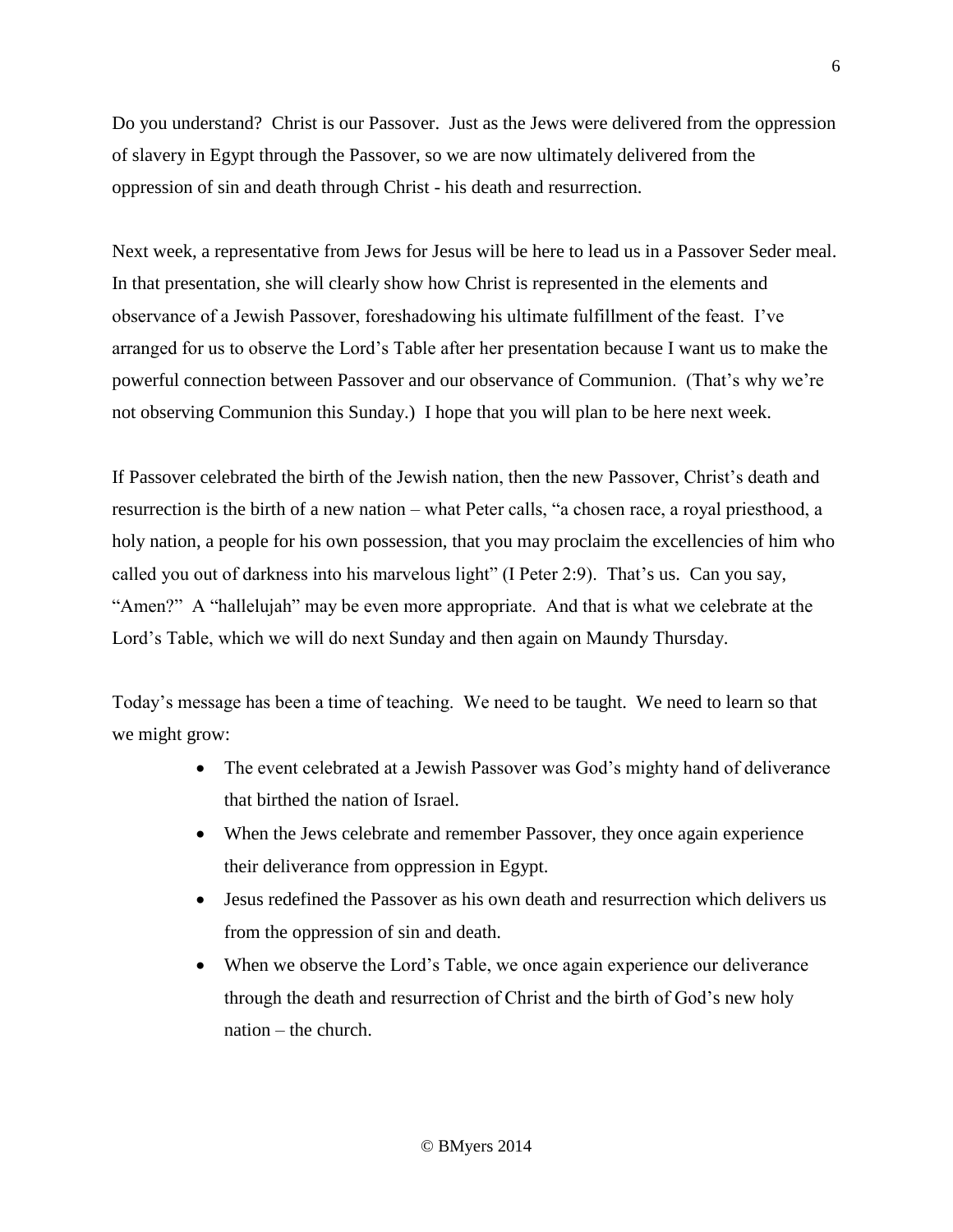### **Birthing Process in Your Life – Making Exodus Personal**

Those are the principles that I want you to remember from today. But I also want us to reflect a moment on God's deliverance as demonstrated through the Exodus and ultimately, through the death and resurrection of Jesus Christ. I want you to take it to heart – to make it personal.

Knute and I just returned from a pastor's retreat at Camp Judson this week. Pray for pastors, friends. Virtually every one of the men and women who attended the retreat was broken in some way. As we opened our hearts to one another, there were lots of tears and prayers lifted to the throne of grace. I almost felt guilty. Aside from a bit of winter weariness, I'm in a good place. If that is true of pastors, I know that it is true of you as well. All across this room there are broken people. I don't know why. Many of you – perhaps most – are broken through no fault of your own. You're experiencing the reality and toughness of life. Perhaps it's a health issue…or a financial one. You may have a child who is breaking your heart. There may be other relational issues that tearing you up.

Have you ever considered that God's people were oppressed in Egypt through no fault of their own? They weren't there because they were being disciplined. In the providence of God, they went there to escape famine and became enslaved by an oppressive king. There is evil in this world and they simply became victims of the world's brokenness. All of us are victims of an oppressive world. But as surely as God was able to deliver his people with a mighty hand out of Egypt, he can deliver you. Do not doubt that. It may be today, it may be ten years from now. But look to God in faith for your deliverance. If he could divide the waters of the Red Sea, surely he can deliver you from your oppression and sorrow.

But some of you are broken because of the poor choices you have made. You're wrestling with sin and it is mastering you. You're under the oppressive slave master's hand and can't get free. You too, must look to God alone for your deliverance. Jesus has provided the path of escape from the oppression of sin, but you must apply it. Just as the ancient Jews painted the blood of a lamb on the doorposts and lintel of their house; so you, too, must apply the blood of Jesus Christ by faith on the door of you heart. It is as simple as admitting your helplessness in your bondage to sin and cry out in faith, believing that Jesus died for you…